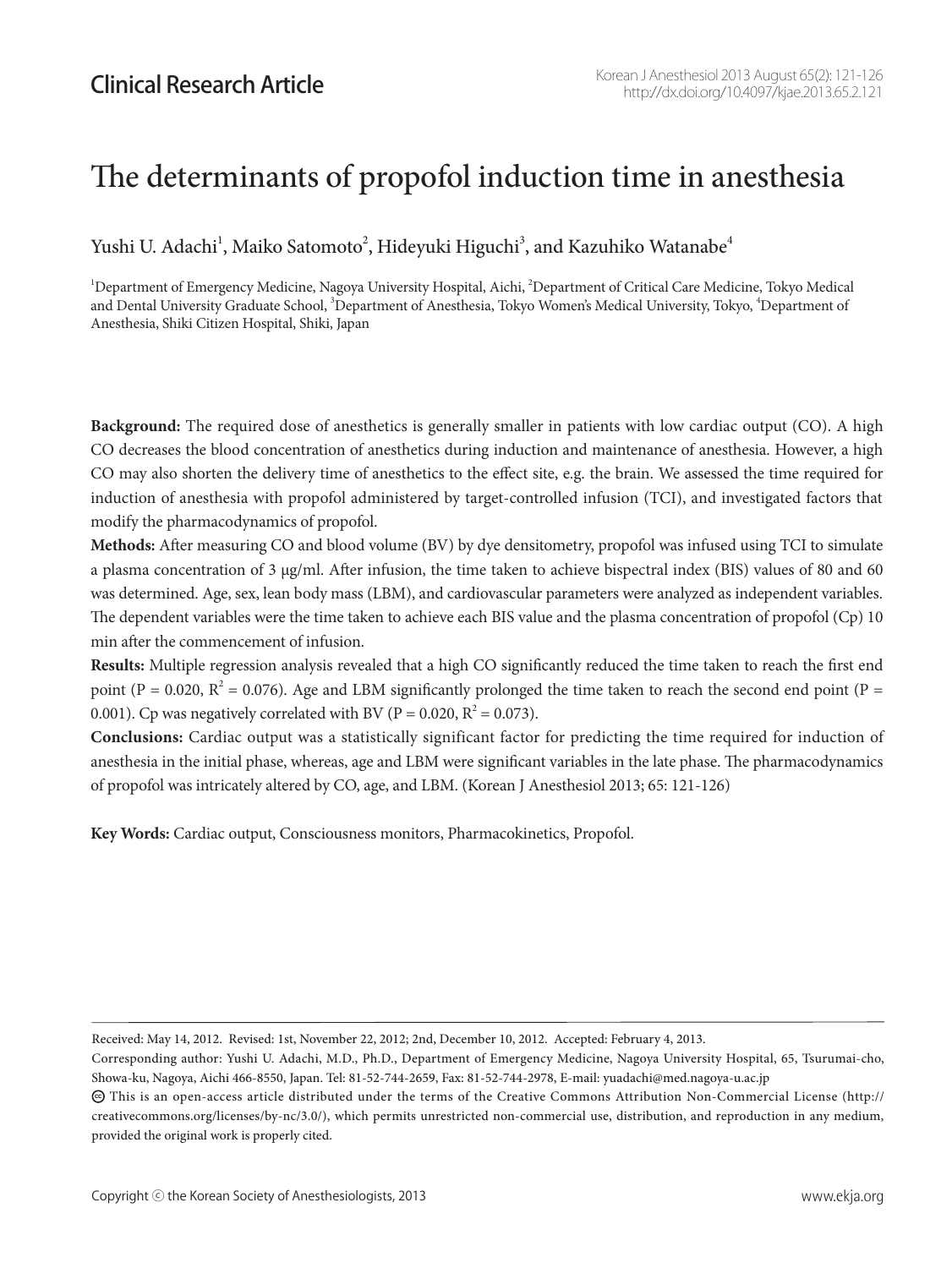#### **Introduction**

The hypnotic dose of propofol required for induction of anesthesia, including the type of infusion, has been extensively studied [1-5], and a series of factors that modify the dose required to achieve hypnosis have been reported [6-8]. In addition to patient-specific physiological variables affecting the pharmacokinetics of propofol, we previously demonstrated the effect of cardiac output (CO) on the hypnotic dose of propofol [1,2]. Cardiac output was a small but significant variable in predicting the hypnotic dose of propofol, time to hypnosis, and plasma concentration of propofol [8-10]. Other predictive variables were age and body weight [11,12].

The appearance of the hypnotic effect of propofol depends on its pharmacokinetics and pharmacodynamics [13,14], and CO is one of the parameters used to determined the pharmacological properties of propofol. In low CO patients, the blood concentration of propofol tends to be higher and the time to induction of hypnosis may be shorter [1,2]. However, there is a possibility that delivery of hypnotics into the brain may be more rapid in high CO patients because of its short circulatory transit time. Recently, a more practical and suitable drug administration technique, target-controlled infusion (TCI), has become popular in clinical settings. This new technique infuses a larger dose of propofol that is calculated to achieve a pharmacokinetic pseudo-steady state rapidly [5] and to attain hypnosis quickly. However, the effect of CO on the induction time when using propofol and TCI is not known. Thus, we hypothesized that large CO could distribute anesthetics to the target effector site more rapidly despite the slower increase of plasma concentration of propofol.

In the current investigation, we measured the time required to induce anesthesia with propofol administered using the TCI technique. We also investigated the effects of CO and other physiological factors on the pharmacodynamics of propofol.

#### **Materials and Methods**

The study was approved by the Division Ethical Committee of the Institutional Review Board. Written informed consent was obtained from 80 successively scheduled surgical patients who participated in the study. Parents of patients less than 20 years of age were asked to sign the consent form in addition to signing the consent form themselves. Patients younger than 12 years of age were not registered as participants. All patients required general anesthesia and oro-tracheal intubation, and were of American Society of Anesthesiologists physical status I or II. We excluded patients with severe cardiovascular disease, liver or renal dysfunction, lung disease, and patients treated with psychotropic agents.

Thirty min before entering the operating theatre, all patients were premedicated with hydroxyzine 1 mg/kg and atropine 10 μg/ kg intramuscularly. Heart rate, electrocardiogram, noninvasive blood pressure, and pulse-oximetry were monitored. At the commencement of induction of anesthesia, 0.4 mg/kg of 0.25% indocyanine green (ICG) solution was administered into a peripheral vein over a few seconds, followed by purging with 20 ml of saline. The probe of the integrated pulse spectrophotometry monitoring system (DDG1001; Nihon Kohden Inc., Tokyo, Japan) was attached to the thumb of the patient [1,2]. The rate of plasma ICG disappearance, k  $[C_{\text{ICG}}(t) = C_{\text{ICG}}(0) \cdot e^{-kt}]$ , was computed by linear regression from a semilogarithmic plot of ICG concentration versus time from approximately 2 min to 6 min after injection, where  $C_{\text{ICG}}(t) = ICG$  concentration at t minutes after injection and  $e =$  natural logarithm [15]. Measurement of CO and blood volume (BV) was usually completed within 6 min. Propofol was then intravenously infused to attain a steady plasma concentration of 3 μg/ml using the TCI technique based on the pharmacokinetic parameters introduced by Schnider et al. [5] (RUGLOOP<sup>©</sup>, version 3.14, DeSmet T. and Struys M. Department of Anesthesia, University Hospital Ghent). The calculating parameter included patient age, sex, body weight and height. Changes in EEGs were assessed using the bispectral index (BIS: A-1050, version 3.4, Aspect Medical Inc., Natick, MA, USA. The averaging window was 15 seconds). The time required to achieve BIS values of 80 (BIS80) and 60 (BIS60) were determined. Patients who showed BIS values less than 96 at the beginning of induction were excluded from the analysis. The displayed BIS values in the window were decreased and fluctuated, and therefore, BIS80 and BIS60 were defined as the times when the displaying number of BIS value first reached each of the end point values, 80 and 60. We hypothesized BIS80 as the point of a very light anesthetic and hypnotic state, and BIS60 as the point of an adequate anesthetic state, with reference to a previous investigation [12].

The venous plasma concentration of propofol was measured 10 min after the start of infusion [1] to prevent from invasive stimuli of venipuncture during induction and from measurement of BIS80 and BIS60. Three ml of whole blood was withdrawn from the patient's cubitus vein by brief puncturing. The sample was immediately centrifuged, and the separated plasma was extracted and frozen until analysis. The concentration was determined using high-performance liquid chromatography with fluorescence detection at 310 nm after excitation at 276 nm (RF550; Shimadsu, Kyoto, Japan). The areas under the chromatographic peaks were calculated with an integrator (PowerChrom; ADInstrument, Tokyo, Japan).

Age, sex, lean body mass (LBM), cardiovascular parameters (including CO, BV, and the rate of plasma ICG disappearance measured by dye-densitometry [k]), and the plasma concen-

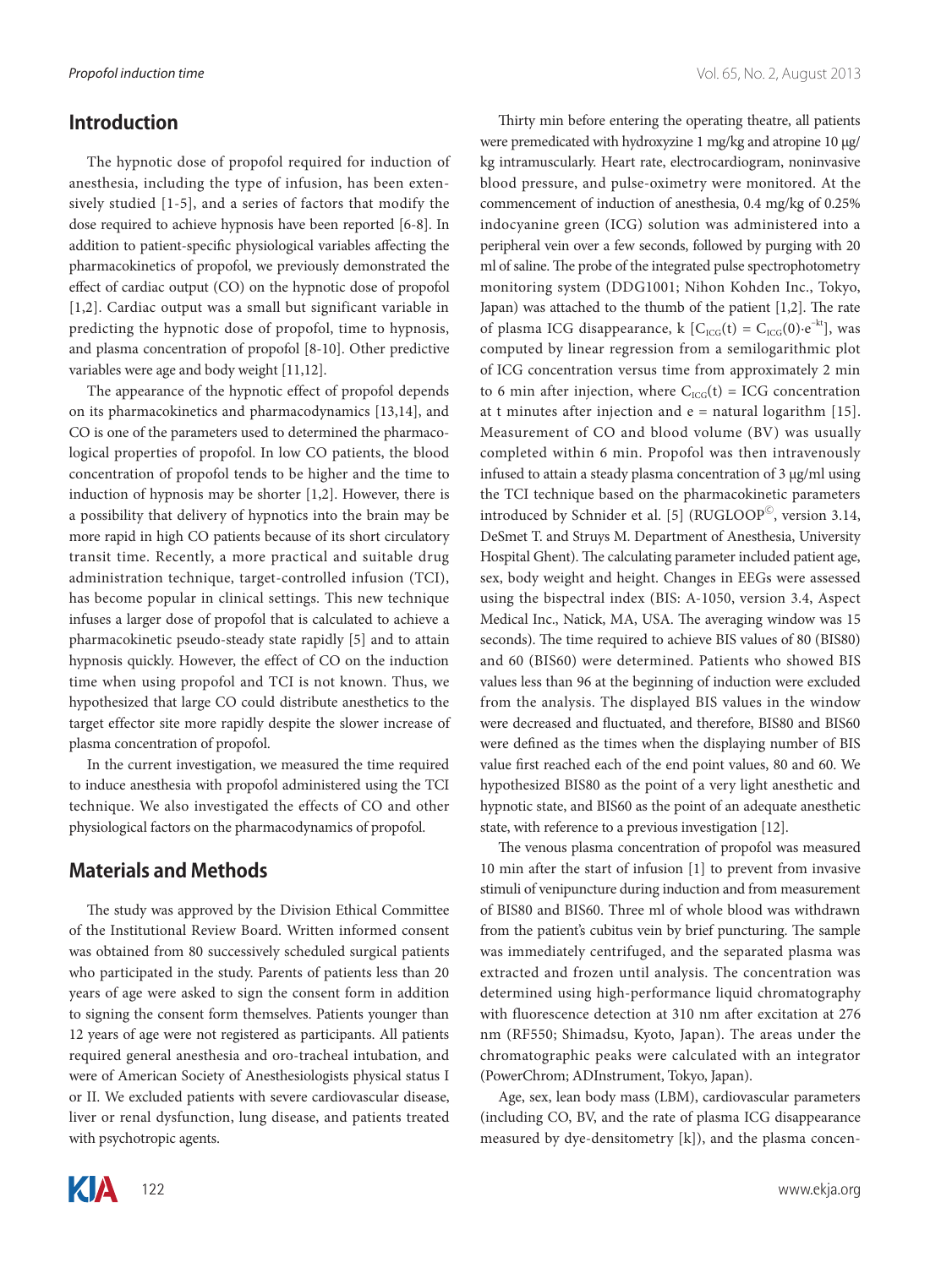tration of propofol were analyzed as independent variables. The dependent variables were BIS80 and BIS60. The plasma concentration of propofol was analyzed as a dependent variable when age, sex, LBM, CO, BV and k were chosen as independent variables [1]. We applied McHenry's select algorithm to find the subset that provided the maximum value for R-squared  $(R^2)$ , and the correlation between each of the variables was calculated using a linear regression model. Subsequent step-up selection determined candidate variables for the model that increased the correlation the most, and we stopped adding independent variables when the remaining variables were not significant (P > 0.05). A value of P < 0.05 was considered statistically significant. Data are presented as the mean  $\pm$  SD. Statistical analysis was performed with the software package NCSS 2000 (Number Cruncher Statistical Systems, Kaysville, UT).

#### **Results**

Complete data sets were obtained from all 80 patients. The demographic characteristics of the patients are shown in Table 1, and each measuring value is demonstrated in Table 2. Multiple regression analysis using a general linear model revealed that increased CO significantly shortened the time taken to reach BIS80 ( $R^2 = 0.076$ ,  $P < 0.020$ ) (Table 3, Fig. 1). For BIS80, CO was determined as the only significant predictive variable. Increased age significantly prolonged the time taken to reach BIS60, as did increased LBM ( $R^2 = 0.220$ ,  $P < 0.001$ ). The plasma concentration of propofol was not a predictive variable for the time required to achieve either end point, and it was lowered by increased BV

**Table 1.** Demographic Details of the Patients

| Variable                                               | Mean $\pm$ SD                                                         | Range                                                  |
|--------------------------------------------------------|-----------------------------------------------------------------------|--------------------------------------------------------|
| Age $(yr)$<br>Weight (kg)<br>$LBM$ (kg)<br>Height (cm) | $46.5 \pm 20.5$<br>$58.8 \pm 12.8$<br>$45.3 + 9.2$<br>$161.1 \pm 9.4$ | $12 - 80$<br>$24 - 89$<br>$22.4 - 67.3$<br>$135 - 183$ |
|                                                        |                                                                       |                                                        |
|                                                        |                                                                       |                                                        |

There were 37 male and 43 female patients. LBM: lean body mass.

**Table 3.** Results of Regression Analysis for Predictive Variables

 $(R<sup>2</sup> = 0.073, P < 0.020)$  (Table 3, Fig. 1). Multicollinearity among independent variables was rejected in all models, because the variance inflation factor was < 10, and all the condition numbers for the eigenvalues of centered correlations were < 10. The power values of each accepted model were greater than 0.7.

### **Discussion**

Propofol was administered using the TCI technique during induction of anesthesia, and we determined the effects of CO and other physiological factors on the time required to achieve two end points, BIS80 and BIS60. Although there are slight fundamental and theoretical lines of evidence, we hypothesized that the primary end point may be considered to represent the attainment of hypnosis, and the secondary end point may be considered to represent the attainment of anesthesia, as signs of change in consciousness. The value of BIS60 in the result is approximately double that of BIS80 (303 vs. 163 sec as mean values, respectively), and the difference concerning predictive factors indicates a change in consequential factors depending on the phase of induction, whether early or late. Multiple regression analysis demonstrated that CO exerted a small but significant effect on the time taken to reach BIS80. Age and LBM markedly modulated the time required to reach BIS60. The plasma concentration of propofol was not a predictive variable for

**Table 2.** Results of Dye-Densitometry, BIS80, BIS60 and Plasma Concentration of Propofol

| Variable                          | Mean $\pm$ SD   | Range          |  |  |
|-----------------------------------|-----------------|----------------|--|--|
| CO (L/min)                        | $5.5 \pm 2.0$   | $1.90 - 10.32$ |  |  |
| BV(L)                             | $3.8 \pm 1.5$   | $1.00 - 9.50$  |  |  |
| k (per minute)                    | $0.28 \pm 0.11$ | $0.09 - 0.94$  |  |  |
| BIS80 (sec)                       | $163 \pm 66$    | $65 - 484$     |  |  |
| $BIS60$ (sec)                     | $303 + 122$     | $86 - 900$     |  |  |
| Plasma concentration $(\mu g/ml)$ | $3.03 \pm 0.88$ | $1.38 - 5.56$  |  |  |

CO: cardiac output, BV: blood volume, k: rate of plasma indocyanine green disappearance, BIS80: time to first end point (BIS = 80), BIS60: time to second end point ( $BIS = 60$ ).

| Dependent variable $(R^2)$                                              | Independent<br>variabale | Regression<br>coefficient | <b>SE</b> | P value | $R^2$ when<br>omitted* | Partial<br>coefficient <sup>1</sup> |
|-------------------------------------------------------------------------|--------------------------|---------------------------|-----------|---------|------------------------|-------------------------------------|
| BIS80 (sec) $(0.076)^{\dagger}$                                         | CO (L/min)               | $-9.34$                   | 3.76      | 0.020   | 0.00                   | 0.076                               |
| BIS60 (sec) $(0.220)$ <sup>§</sup>                                      | Age $(yr)$               | 2.03                      | 0.61      | 0.001   | 0.10                   | 0.130                               |
|                                                                         | $LBM$ ( $kg$ )           | 4.63                      | 1.37      | 0.001   | 0.10                   | 0.130                               |
| Estimated concentration of propofol ( $\mu$ g/ml) (0.073) <sup>  </sup> | BV(L)                    | $-0.16$                   | 0.07      | 0.020   | 0.00                   | 0.073                               |

CO: cardiac output, LBM: lean body mass, BV: blood volume, BIS80: time to first end point (BIS = 80), BIS60: time to second end point (BIS = 60).  $*$ This is the  $R^2$  for the multiple regression model when this independent variable is omitted and the remaining independent variables are retained. <sup> $+$ </sup>This is the square of the partial correlation coefficient. The partial  $R^2$  reflects the percentage of variation in the dependent variable explained by one independent variable controlling for the effects of therest of the independent variables. Large values for this partial  $R^2$  indicate important independent variables for the multiple regression model.  $^{\dagger}$ BIS80 = 215.20 - 9.34 × CO.  $^{\dagger}$ BIS60 = -0.67 + 2.03 × age + 4.63 × LBM. Concentration = 3.64 - 0.16 × BV.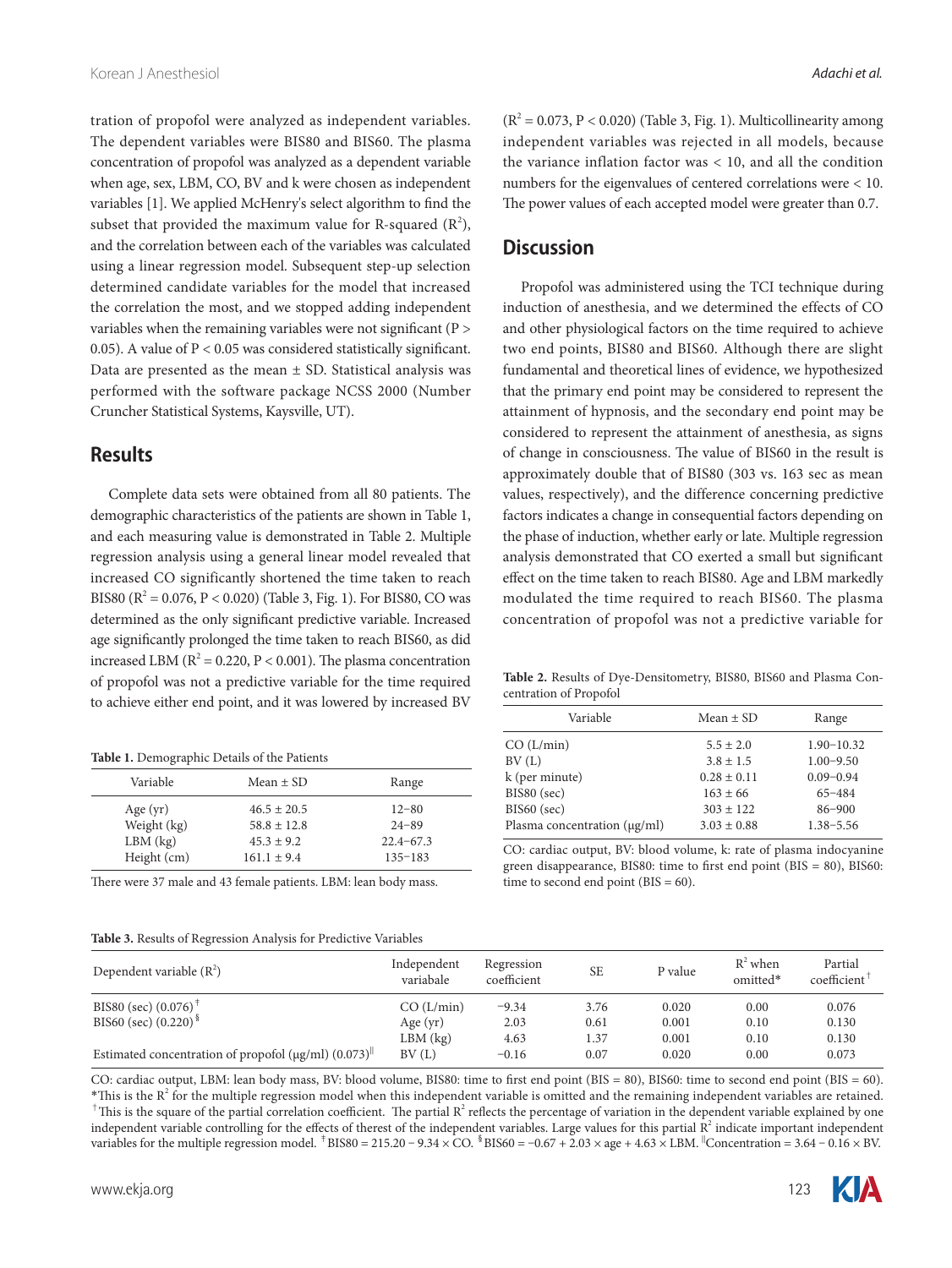

**Fig. 1.** The relationships between each independent and dependent variables. The regression lines were determined using a single linear regression for each relationship. (A) Cardiac output and the time to BIS80. (B) Age and time to BIS60. (C) Lean body mass and time to BIS60. (D) Blood volume and plasma concentration of propofol.

either end point, because the concentration may be influenced by BV at the end of induction rather than other factors [1].

At the commencement of induction of anesthesia, propofol administered through a peripheral vein circulates in the blood stream and is distributed to the whole body [4]. The drug may spread rapidly in patients with a high CO, and thus, infiltration to the target site might be achieved in a relatively short time. Previous investigations have shown that patients with a high CO required a larger dose of propofol and took a longer time to reach hypnosis [1,8]. However, in the current investigation, CO was determined to be a negative predictive variable for BIS80 in the regression model for the early phase. A high CO decreases the plasma concentration of administered propofol [1,2], although, increased CO may accelerate the delivery of the drug from the injection site to the target site [16,17]. In our previous study [1], propofol was infused slowly (15 mg/kg/hr) over 8 min. Thus, the influence of ke0 would be very small, and the pharmacokinetic effect could be acceptable for explaining

the results. The profile of gradual pharmacokinetic increase in propofol concentration was different from that of rapid increase using the TCI technique. CO may demonstrate another pharmacodynamic effect of propofol, especially in the initial phase of induction.

In order to explore the effect of aging on the hypnotic activity of propofol, we selected the TCI protocol to simulate plasma concentration instead of effect site concentration. Age and LBM were selected as positive predictive variables for the time taken to achieve the second end point, BIS60. Elderly patients required a longer time to reach BIS60. Aging may prolong the time required for distribution to, or equilibration of, propofol at the effect site in the late phase of induction. Larsson and Wahlstrom [18] reported that there is an age-dependent development of acute tolerance to propofol [19]. However, using EEG analysis, age was reported to have no effect on the rate of BIS reduction related to increasing concentrations of propofol [12]. Furthermore, using a semilinear canonical correlation, Schnider et al. [11] reported that elderly

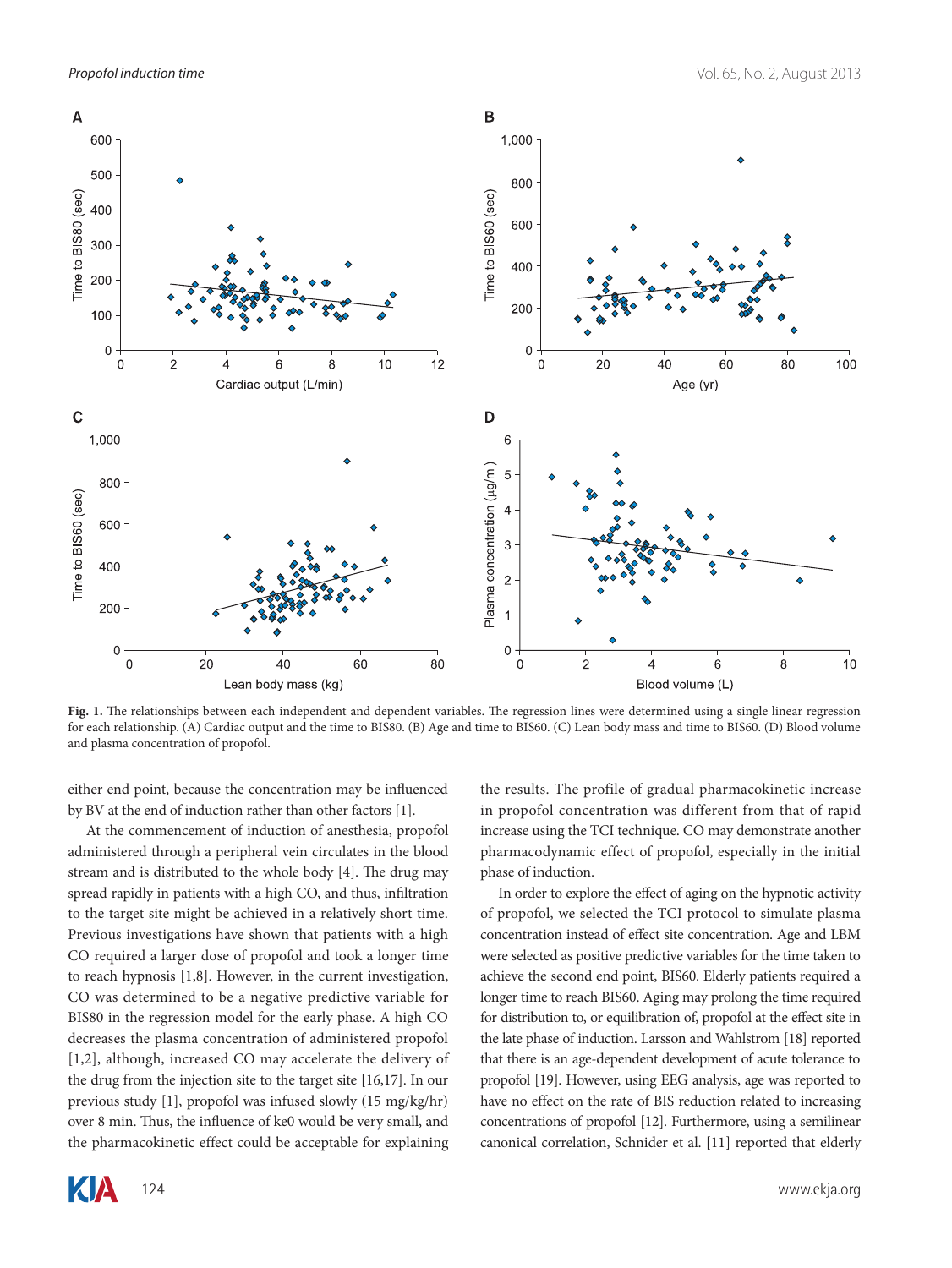patients were more sensitive to the hypnotic and EEG effects of propofol than were younger persons. Although the results for the effect of aging on the pharmacodynamics of propofol are inconsistent, it is accepted that the pharmacodynamics of the acute induction phase and pseudo-steady state are distinctive [20]. During induction, more physiological variables would modify the pharmacodynamics of propofol. We speculate that achieving equilibration at the effect site, or sensitivity to hypnotics, differs between older and younger patients [18,21]. In the late phase of induction, the pharmacodynamics of propofol may be affected by age. However, a possibility of statistical overestimation using multiple regression analysis would remain, because the factor of aging was distinguished after eliminating other interferences by mathematical calculations. There was a room for discussion regarding logicalness using Schnider's [5] algorithm against the simulating process concerning the effect of aging. Further investigation is required concerning this matter.

Schnider's pharmacokinetic parameters were based on LBM [5,11], and our previous investigation demonstrated the accuracy of pharmacokinetic predictions of these parameters [1]. The plasma concentration of propofol tends to increase in patients when continuous infusion of propofol is based on total body weight [22]. Furthermore, adjustment for LBM is recommended for appropriate administration of propofol [5,11,23]. Thus, the plasma concentration of propofol was expected be independent of LBM in the present study. However, LBM was a predictive variable for the time taken to reach BIS60, and patients with a higher LBM took longer to reach BIS60. We have no clear explanation for this result. One of the possible explanations is that the simulation based on conventional pharmacokinetic and pharmacodynamics parameters after achieving a steady state of anesthesia may be unsuitable during the progression phase of anesthesia. We speculated that not only the pharmacokinetic parameters, but also the pharmacodynamic parameterke0 would be different depending on the composition of body muscle and fat.

The plasma concentration of propofol was determined 10 min after the start of TCI. This is considered to be the least amount of time required to achieve a pseudo-steady state, and the concentration was correlated with BV only. The most optimized infusion regimen using the pharmacokinetic parameters of propofol based on LBM [5] minimized the variability of the plasma concentration. However, other physiological changes, e.g. dehydration caused by preoperative fasting, were able to modify the pharmacokinetics of the drug. BV may be correlated with LBM, but only BV showed a significant negative relationship with the plasma concentration of propofol. Although BV measurements by pulse dye densitometry were reported to have limited accuracy [24], BV was an important factor for the initial distribution volume of drugs, which was a consistent finding with that of our previous investigation [1]. The values of plasma concentration of propofol distributed between 1.38 to 5.56 μg/ ml despite of the TCI set at 3 μg/ml. Precision and bias of TCI have been criticized from the beginning of the introduction of the method, and variation would become larger especially during induction of anesthesia [1,2,4,5,10]. However, we found a consistent and significant factor that affects the plasma concentration of propofol through multivariate analysis.

There are several potential limitations in the design and results of this investigation. The time taken to achieve either end point was defined as the earliest time at which each BIS value was first attained, and not as the time at which the BIS value became constant [12,25]. However, BIS values can undergo a linear-like decrease during the initial induction period [12]. Thus, the method used to assess the time to attain each BIS end point value may be acceptable. Statistical significance (P < 0.05) and a sufficient power value (Power  $> 0.7$ ) for certain factors were obtained in the linear model multiple regression analysis used to confirm our results. The  $R^2$  value was rather small, except in the case of BIS60 in spite of a proper set of significant parameters and multivariable feedback control analysis used to calculate the biggest  $R^2$  value. The usefulness of linear regression for the type of data that we explored would be limited [26,27]. It was only BV and not LBM that significantly affected the time taken to reach BIS60. However, it is possible that both variables may be correlated since our results leave a room for discussion concerning statistical completeness. The Cardiac Index (CI) rather than CO may be a preferable factor in the analysis; however, we had already explored factors including patient weight and height. CI is a product of weight, height and CO, and we selected CO as an appropriate and independent variable to elude the statistical problem of multicollinearity.

The last limitation of the current investigation may be that we used the early developed apparatus for monitoring BIS and dye-densitometry. Although each version was not the latest one, the fundamental measurements and the analyzing process are almost identical with the current version, and the accuracy of the results was not influenced.

In summary, CO was a small but statistically significant factor in predicting the time required to reach the initial end point of hypnosis during induction of anesthesia with propofol. The results indicated that patients with a low cardiac output, older age, and with a larger LBM showed a longer time to achieve a hypnotic effect with propofol using TCI.

## **Acknowledgments**

We express sincere thanks to Harue Kuge, Shizuko Kaneda, Kaai Mishima, Mikiko Ohbayashi and Sachiyo Tamura for their assistance in this investigation in the operating room.